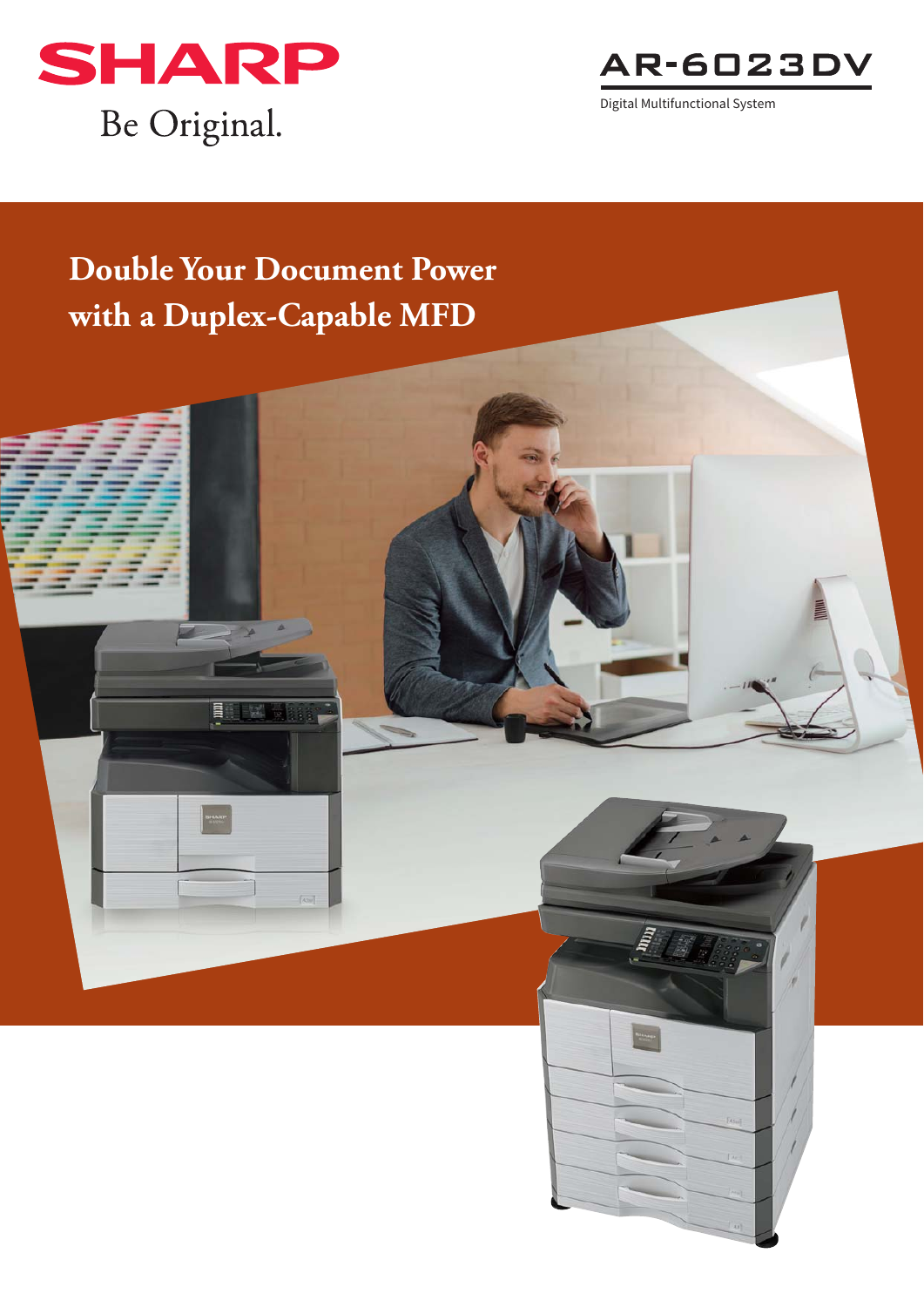## **Upgrade to Smooth and Easy Document Productivity**

Whether you're printing, copying, or scanning, the AR-6023DV makes document management easy for everyone in the office. Core document functions are complemented by a range of useful advanced functions. And if the needs of your growing enterprise evolve, rest assured the AR-6023DV is ready to grow with you. Optional hardware and software upgrades let you add useful extra functions to your office setup. It all comes together in one compact, productivity-boosting package.

### **DOCUMENT WORKFLOW**

### **Convenient Full-Colour Scanning**

The AR-6023DV works as a full-colour A3 scanner. In addition to scanning via a TWAIN driver, the MFD has a Button Manager function. As well as letting you adjust settings such as scan resolution, this function allows you to assign applications such as e-mail, Microsoft® Word, OCR, and Sharpdesk to six Scan Menu buttons on the MFD's control panel. Scanning, data transfer, and application start-up can all be done automatically. Operation is quick and easy—simply tap the Scan Mode button, select a pre-registered Scan Menu button, and press Start.

#### **Example of Assigning Buttons When Upgraded to Full-Colour Network Scanning**

Adding the optional AR-NB7 N Network Expansion Kit upgrades the AR-6023DV to a full-colour network scanner, enhancing its scan functionality.

#### **Button 1–3 Scan to E-mail\*1 A/B/C**

Scanned files can be sent as an attachment to any e-mail



## **<sup>4</sup> Scan to FTP Server\*1**

Scanned files can be stored on a file server where they can be easily accessed from any PC on the network.



USB drive

#### **Button 6 Scan to Desktop\*2 or Mobile Device\*1 \*3**

**Kitcher** 

Scanned files can be forwarded directly to your PC or a mobile device.



**Button**

**Button**

#### **<sup>5</sup> Scan to USB Drive\*1**

Scanned files can be stored directly on a USB drive.

Note: Buttons 1–6 must be assigned a scan destination in advance. Scan to Desktop and Scan to Mobile Device can be assigned to Button 6 only. Choose which one you would like to assign.

\*1: Requires optional AR-NB7 N. \*2: Requires optional Sharpdesk License Kit. Sharpdesk must be installed on PC. \*3: Mobile device must have Sharpdesk Mobile app installed.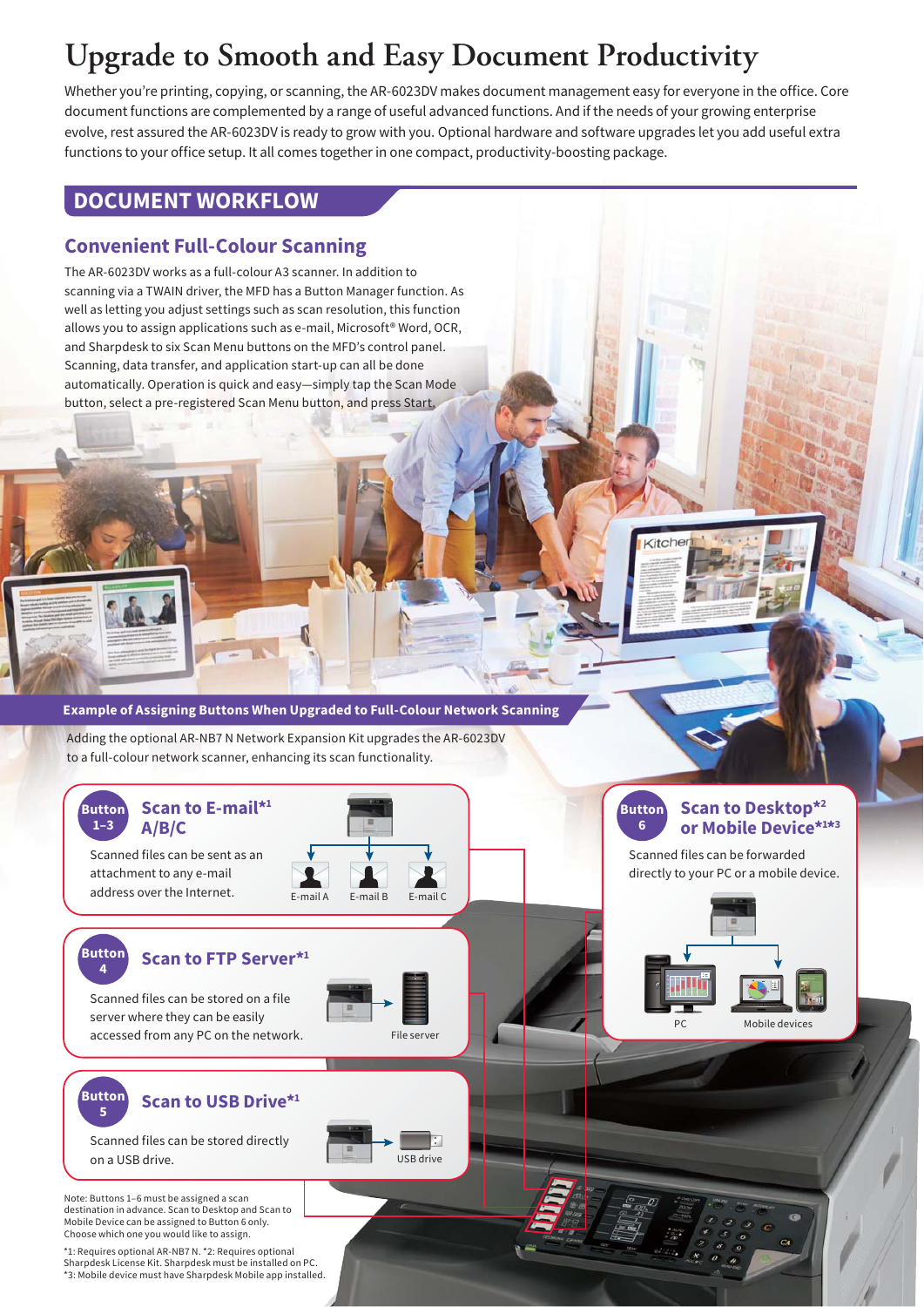### **3-in-1 PERFORMANCE**

#### **Super-Efficient Output**

The AR-6023DV delivers a fast output of 23 ppm\*. The first copy comes out in just 6.4 seconds for A4, saving valuable time when you're doing multiple short-run jobs.



### **Automatic Document Feeding**

An optional RSPF (reversing single pass feeder) efficiently feeds in up to 100 sheets of either one- or two-sided originals.

\*A4 , long-edge feeding



### **Built-in Stackless Duplex Module**

The AR-6023DV can make two-sided printouts using its built-in stackless duplex module. This effectively reduces paper costs and saves filing space. Duplex copying is even more effective when used together with the optional RSPF.



### **Effective Paper Handling**

For large-volume jobs and a wider selection of available paper sizes, these MFDs can accommodate two types of extra trays that increase total paper capacity to 1,850 sheets. These MFDs can accommodate heavy paper up to 200 g/m<sup>2\*</sup>, expanding the range of possible printing applications. \*106–200 g/m2 paper to be fed through multi-bypass tray.



### **Printing with Sharp Technology**

These MFDs incorporate Sharp's original SPLC (Sharp Printer Language with Compression) printing technology. SPLC effectively reduces the data size of a print job, speeding up data transfer and printing while improving overall throughput.

### **Network Printing**

The optional AR-NB7 N Network Expansion Kit upgrades the MFD to a network printer that supports PCL 6 emulation. The further addition of the optional MX-PK10 PS Expansion Kit allows the MFD to support PostScript® 3™ emulation, giving you increased font compatibility and better graphics handling.

### **ID Card Copy**

The AR-6023DV has a dedicated key for easy copying of both sides of a card (e.g., an ID or credit card) onto a single page.



### **Rotation Sort\***

Every other copy is rotated 90 degrees when delivered to the output tray. This takes the hassle out of sorting copies and comes in handy when you need to print multiple copies.

\*Two paper trays must be loaded with the same-sized paper in a different orientation (landscape and portrait).



#### **Other Convenient Features**

- 2-in-1/4-in-1 copying
- Margin shift
- Edge/centre erase

### **OTHER KEY FEATURES**

#### **Sharpdesk Mobile\***

Sharpdesk Mobile is a mobile print/scan application. With Sharpdesk Mobile, users can import documents scanned on the AR-6023DV/6020DV to their mobile devices for previewing and saving. And files on a mobile device can be printed out on the MFD, sent as e-mail attachments, or used in other applications.



\*Requires commercially available wireless LAN router and optional AR-NB7 N; PDF printing additionally requires optional MX-PK10. Availability varies by country/region. For details, see the support website:

http://sharp-world.com/products/copier/docu\_solutions/mobile/sharpdesk\_mobile/

### **Sharpdesk\***

With Sharpdesk integrated document management software, scanned files can be organised, edited, converted, and combined with ease. What's more, Full Text Search makes it easy to retrieve your documents.

\*Requires optional Sharpdesk License Kit.

### **Energy Efficiency**

Pressing the power save key after a job is finished immediately puts the MFD into auto power shut-off mode, further reducing your running costs.